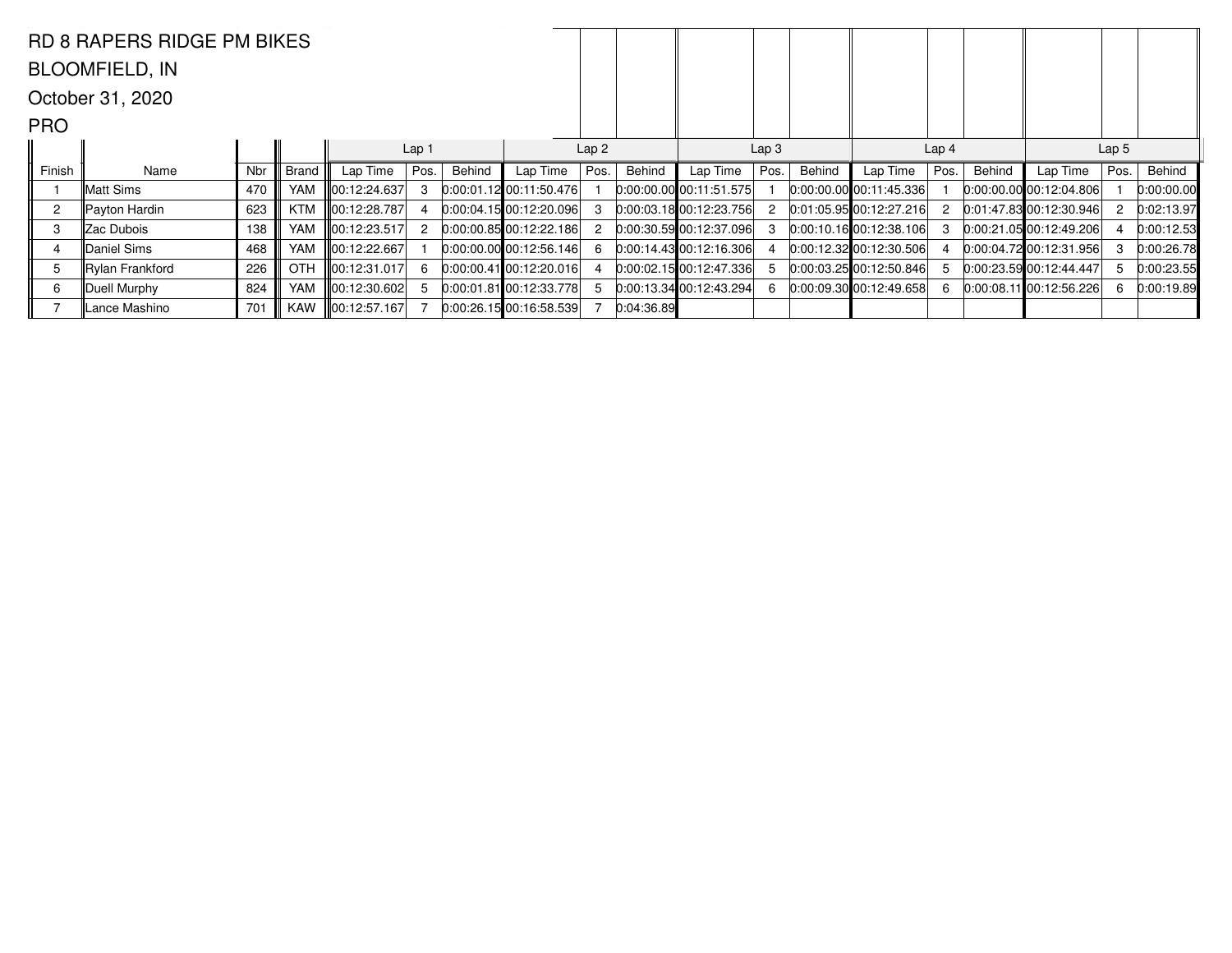|              | Lap6 |        |                             | Lap <sub>7</sub> |        |                                 | Lap <sub>8</sub> |        |                         | Lap <sub>9</sub> |            |                             | Lap10 |            |
|--------------|------|--------|-----------------------------|------------------|--------|---------------------------------|------------------|--------|-------------------------|------------------|------------|-----------------------------|-------|------------|
| Lap Time     | Pos. | Behind | Lap Time                    | Pos.             | Behind | Lap Time                        | Pos.             | Behind | Lap Time                | Pos.             | Behind     | Lap Time                    | Pos.  | Behind     |
| 00:11:56.346 |      |        | $0.00.00.00$ $00.12.32.906$ |                  |        | $[0:00:00.00]$ $[00:12:17.946]$ |                  |        | 0.00.0000000012.05.776  |                  |            | $[0.00:00.00]$ 00:12:00.126 |       | 0:00:00.00 |
| 00:12:21.916 | 2    |        | 0:02:39.54 00:12:48.806     | 2                |        | $0:02:55.44$ 00:12:25.296       | 2                |        | 0:03:02.79 00:12:45.526 | 2                |            | [0.03:42.54]00:12:39.067]   | 2     | 0:04:21.48 |
| 00:12:30.726 | 4    |        | 0:00:08.61100:12:38.526     | 4                |        | 0:00:09.40 00:12:31.667         | 4                |        | 0:00:14.10 00:12:24.366 |                  |            | [0:00:21.42]00:12:36.396]   | 3     | 0:00:20.38 |
| 00:12:34.637 | 3    |        | 0:00:39.50 00:12:37.745     | З                |        | 0:00:28.44 00:12:26.967         | 3                |        | 0.00:30.11 00:12:17.046 | 3                |            | 0.00:01.63 00:13:11.756     | 4     | 0:00:13.94 |
| 00:12:55.446 | 5.   |        | 0.00:48.2700:13:32.876      | 5.               |        | $0:01:42.62$ 00:13:12.137       | 5                |        | 0.02:23.0900:13:21.946  | 5                |            | 0.03:20.67 00:13:30.547     | 5     | 0:04:00.88 |
| 00:13:28.066 | 6    |        | 0:00:52.51 00:15:12.805     | 6                |        | 0:02:32.44 00:16:56.831         | 6                |        | 0:06:17.13 00:17:44.829 | 6                | 0:10:40.02 |                             |       |            |
|              |      |        |                             |                  |        |                                 |                  |        |                         |                  |            |                             |       |            |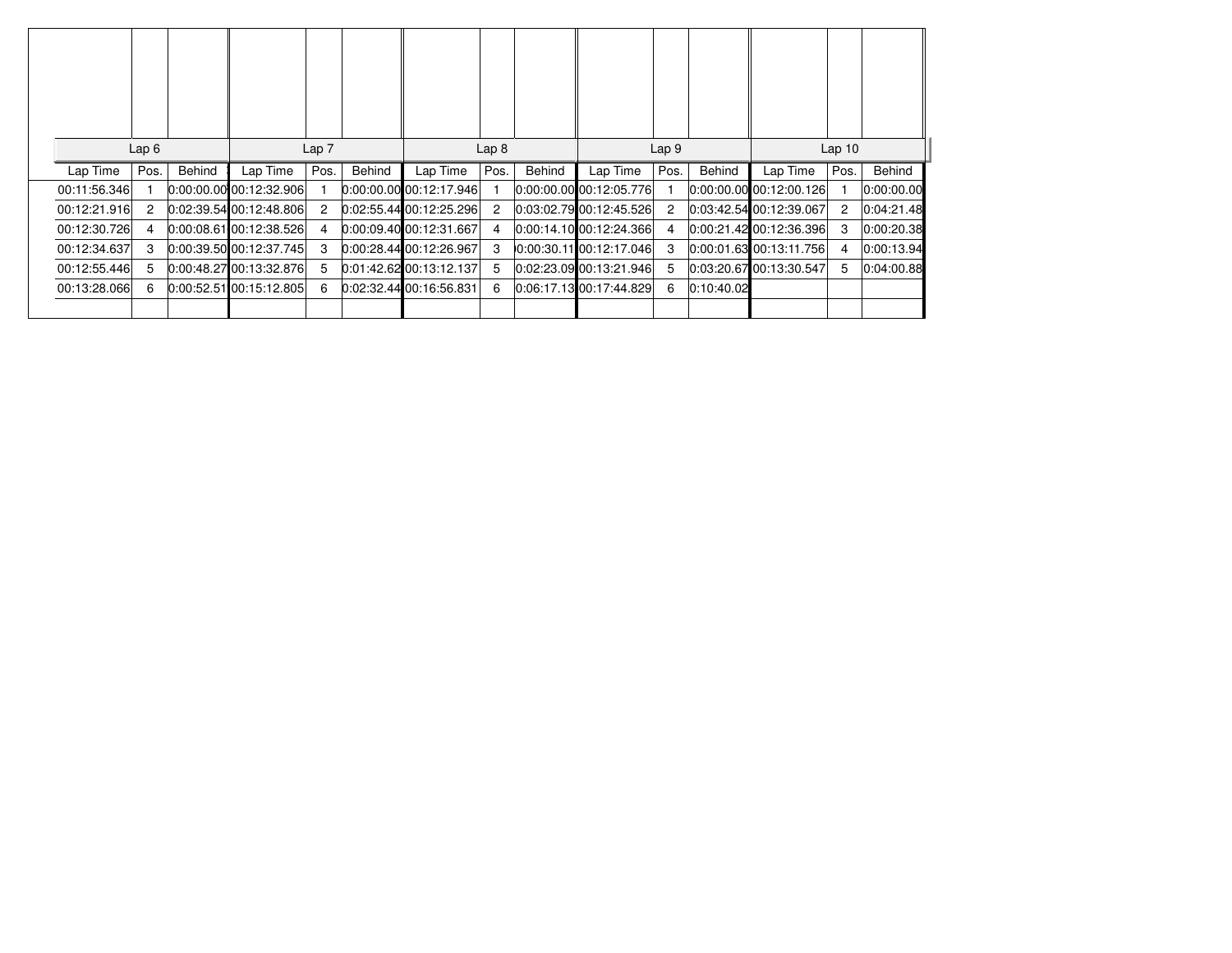|              | <b>RD 8 RAPERS RIDGE PM BIKES</b> |     |              |                      |                  |        |                             |                  |            |                                 |                  |        |                           |                  |        |                           |                  |            |
|--------------|-----------------------------------|-----|--------------|----------------------|------------------|--------|-----------------------------|------------------|------------|---------------------------------|------------------|--------|---------------------------|------------------|--------|---------------------------|------------------|------------|
|              | <b>BLOOMFIELD, IN</b>             |     |              |                      |                  |        |                             |                  |            |                                 |                  |        |                           |                  |        |                           |                  |            |
|              | October 31, 2020                  |     |              |                      |                  |        |                             |                  |            |                                 |                  |        |                           |                  |        |                           |                  |            |
| <b>OPENA</b> |                                   |     |              |                      |                  |        |                             |                  |            |                                 |                  |        |                           |                  |        |                           |                  |            |
|              |                                   |     |              |                      | Lap <sub>1</sub> |        |                             | Lap <sub>2</sub> |            |                                 | Lap <sub>3</sub> |        |                           | Lap <sub>4</sub> |        |                           | Lap <sub>5</sub> |            |
| Finish       | Name                              | Nbr | <b>Brand</b> | Lap Time             | Pos.             | Behind | Lap Time                    | Pos.             | Behind     | Lap Time                        | Pos.             | Behind | Lap Time                  | Pos.             | Behind | Lap Time                  | Pos.             | Behind     |
|              | Rick Burton                       | 484 | KTM          | 00:12:26.367         |                  |        | $0.00:00.00$ 00:12:49.887   |                  |            | $[0:00:00.00]$ $[00:13:12.356]$ |                  |        | $0:00:00.00$ 00:12:59.796 |                  |        | $0:00:00.00$ 00:13:10.957 |                  | 0:00:00.00 |
| 2            | ∥Ethan Sowder                     | 125 | KTM          | $\  00:12:28.557 \ $ |                  |        | 0:00:02.1900:13:04.267      |                  |            | 0:00:16.5700:13:05.956          |                  |        | 0:00:10.1700:12:58.266    | -2               |        | $0:00:08.64$ 00:13:59.937 |                  | 0:00:57.62 |
| 3            | Cody Brinson                      | 83  | <b>YAM</b>   | 00:15:08.018         |                  |        | 0.01:15.49 00:16:31.798     |                  |            | 0.04:30.56 00:15:05.848         |                  |        | $0.08.06.88$ 00:15:27.228 | -3               |        | $0:10:35.84$ 00:14:56.706 |                  | 0:11:32.61 |
|              | Ashton Blanton                    | 231 | YAM          | 00:15:35.779         |                  |        | $[0.00:27.76]$ 00:16:58.518 |                  |            | 0:00:54.4800:15:43.568          |                  |        | 0:01:32.20 00:17:31.888   |                  |        | 0.03:36.86 00:16:11.918   |                  | 0:04:52.07 |
| 5            | Klay Hardin                       | 517 | YAM          | $\ 00:13:52.528\ $   |                  |        | 0.01:23.97 00.13:16.727     | 3                | 0:01:36.43 |                                 |                  |        |                           |                  |        |                           |                  |            |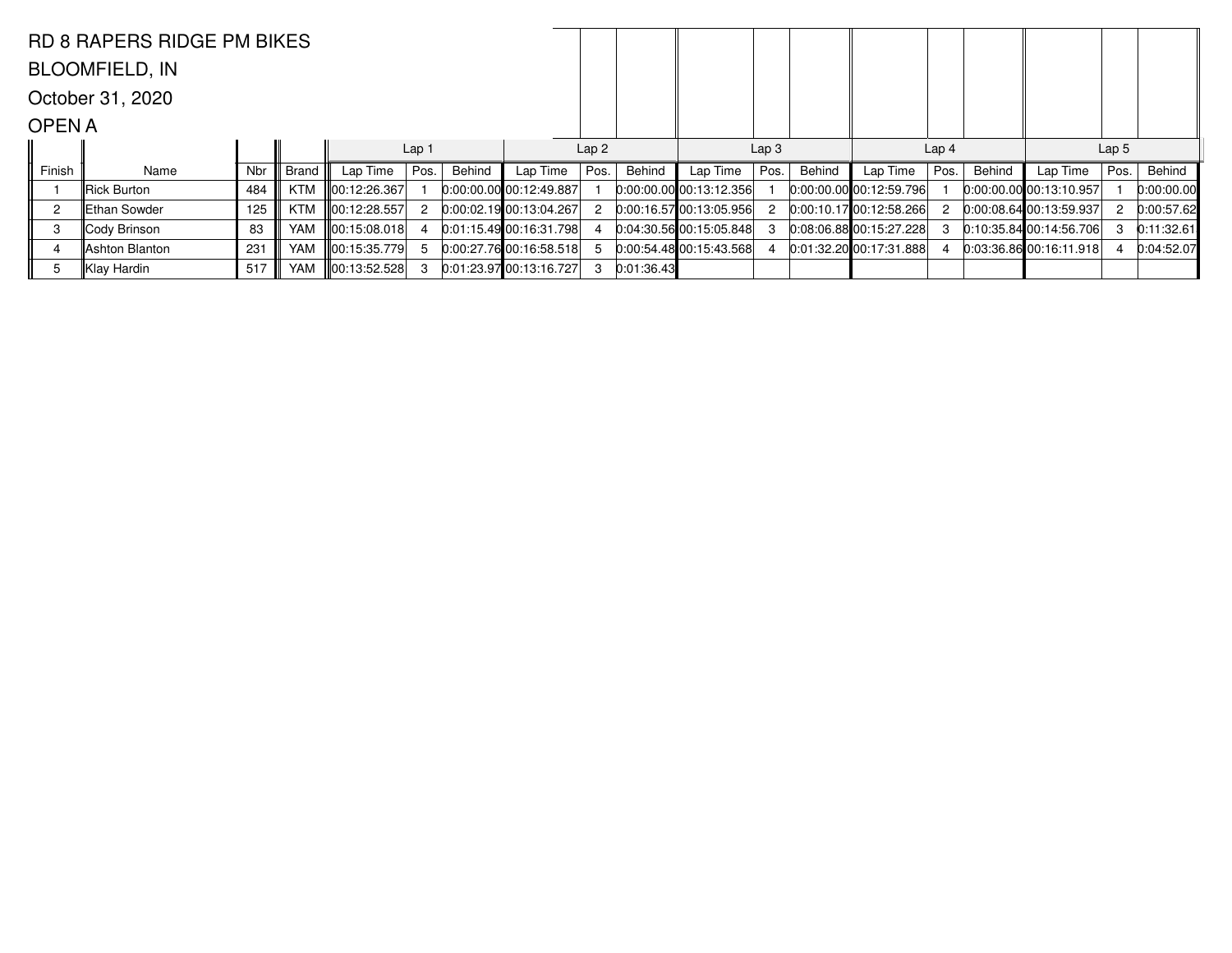|              | Lap6 |        |                             | Lap <sub>7</sub> |        |                           | Lap <sub>8</sub> |            |                         | Lap <sub>9</sub> |        |                         | Lap10 |            |
|--------------|------|--------|-----------------------------|------------------|--------|---------------------------|------------------|------------|-------------------------|------------------|--------|-------------------------|-------|------------|
| Lap Time     | Pos. | Behind | Lap Time                    | Pos.             | Behind | Lap Time                  | Pos.             | Behind     | Lap Time                | Pos.             | Behind | Lap Time                | Pos.  | Behind     |
| 00:13:42.616 |      |        | $[0:00:00.00]$ 00:13:43.437 |                  |        | $0:00:00.00$ 00:13:34.026 |                  |            | 0:00:00.00 00:13:45.837 |                  |        | 0:00:00.00 00:13:36.417 |       | 0:00:00.00 |
| 00:13:43.997 | 2    |        | $0:00:59.00$ 00:13:39.786   | 2                |        | 0:00:55.3500:13:29.857    | 2                |            | 0:00:51.1800:13:27.156  | 2                |        | 0.00:32.50 00:13:06.077 | 2     | 0:00:02.16 |
| 00:15:12.968 | 3    |        | $0:13:01.58$ 00:16:48.418   | 3                |        | $0:16:10.21$ 00:15:19.848 | 3                | 0:18:00.20 |                         |                  |        |                         |       |            |
| 00:16:51.028 | 4    |        | 0.06:30.1300:16:18.268      | 4                |        | $0:05:59.98$ 00:16:26.128 | 4                | 0:07:06.26 |                         |                  |        |                         |       |            |
|              |      |        |                             |                  |        |                           |                  |            |                         |                  |        |                         |       |            |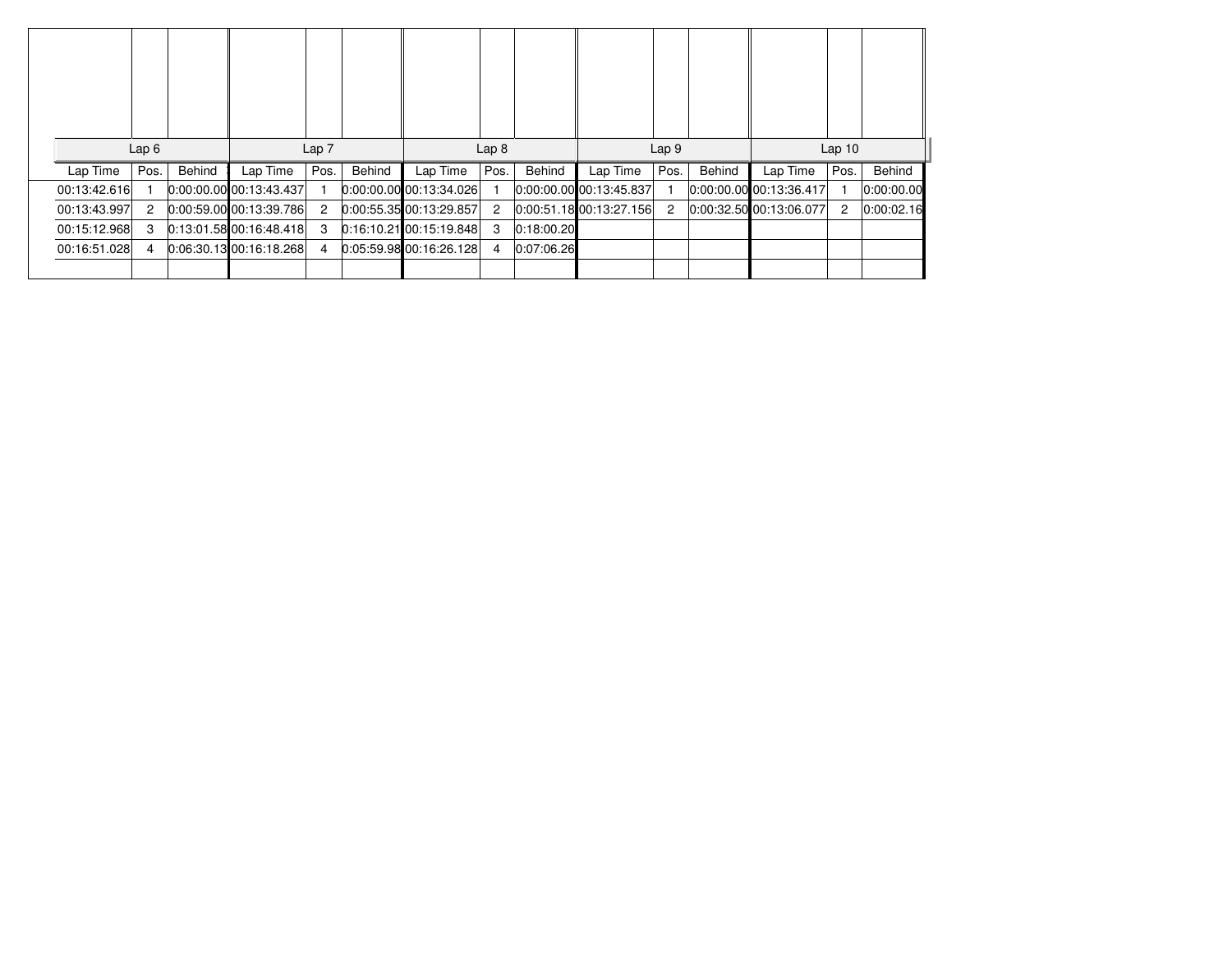|                | <b>RD 8 RAPERS RIDGE PM BIKES</b> |     |       |                    |                  |            |                         |                  |            |                           |                  |        |                           |                  |        |                                 |                  |            |
|----------------|-----------------------------------|-----|-------|--------------------|------------------|------------|-------------------------|------------------|------------|---------------------------|------------------|--------|---------------------------|------------------|--------|---------------------------------|------------------|------------|
|                | <b>BLOOMFIELD, IN</b>             |     |       |                    |                  |            |                         |                  |            |                           |                  |        |                           |                  |        |                                 |                  |            |
|                | October 31, 2020                  |     |       |                    |                  |            |                         |                  |            |                           |                  |        |                           |                  |        |                                 |                  |            |
| 250 A          |                                   |     |       |                    |                  |            |                         |                  |            |                           |                  |        |                           |                  |        |                                 |                  |            |
|                |                                   |     |       |                    | Lap <sub>1</sub> |            |                         | Lap <sub>2</sub> |            |                           | Lap <sub>3</sub> |        |                           | Lap <sub>4</sub> |        |                                 | Lap <sub>5</sub> |            |
| Finish         | Name                              | Nbr | Brand | Lap Time           | Pos.             | Behind     | Lap Time                | Pos.             | Behind     | Lap Time                  | Pos.             | Behind | Lap Time                  | Pos.             | Behind | Lap Time                        | Pos.             | Behind     |
|                | Brady Stefancik                   | 510 | YAM   | $\ 00:13:32.618\ $ |                  |            | 0:00:00.00 00:13:39.627 |                  |            | $0:00:00.00$ 00:13:37.816 |                  |        | $0:00:00.00$ 00:13:41.697 |                  |        | $[0:00:00.00]$ $[00:14:12.547]$ |                  | 0:00:00.00 |
| $\overline{c}$ | Lane Grubb                        | 280 | HSQ   |                    |                  |            | 0.01.07.23 00.14.48.117 | 2                | 0:02:15.72 |                           |                  |        |                           |                  |        |                                 |                  |            |
| -3             | Dylan Moore                       | 622 |       | KAW ∭00:15:42.629  | 3                | 0:01:02.78 |                         |                  |            |                           |                  |        |                           |                  |        |                                 |                  |            |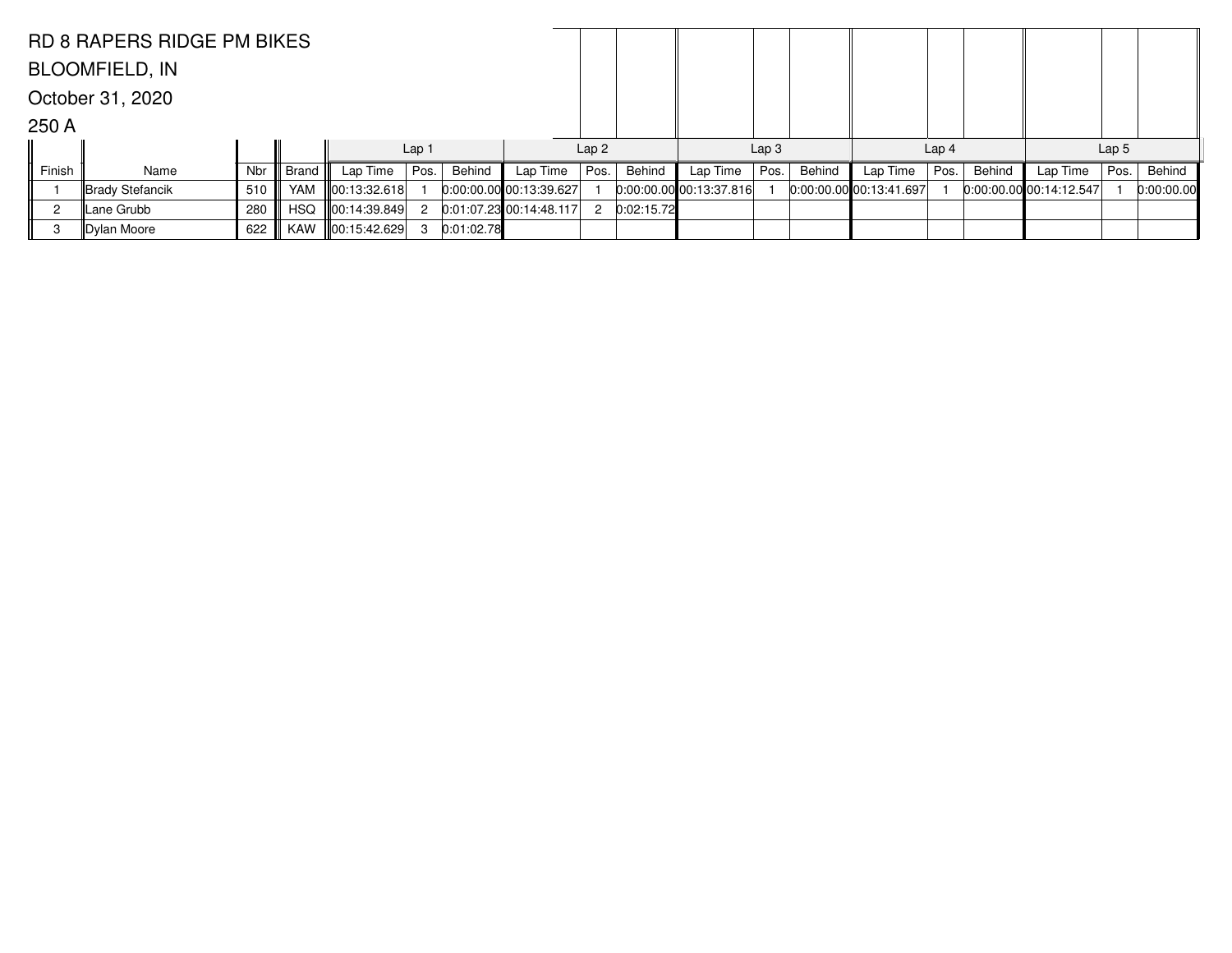|              | Lap6 |        |                            | Lap 7 |        |                           | Lap <sub>8</sub> |        |                         | Lap 9 |            |          | Lap10 |        |
|--------------|------|--------|----------------------------|-------|--------|---------------------------|------------------|--------|-------------------------|-------|------------|----------|-------|--------|
| Lap Time     | Pos. | Behind | Lap Time                   | Pos.  | Behind | Lap Time                  | Pos.             | Behind | Lap Time                | Pos.  | Behind     | Lap Time | Pos.  | Behind |
| 00:14:02.947 |      |        | $0.00.00$ .00 00:15:47.207 |       |        | $0:00:00.00$ 00:14:45.607 |                  |        | 0:00:00.00 00:14:26.048 |       | 0:00:00.00 |          |       |        |
|              |      |        |                            |       |        |                           |                  |        |                         |       |            |          |       |        |
|              |      |        |                            |       |        |                           |                  |        |                         |       |            |          |       |        |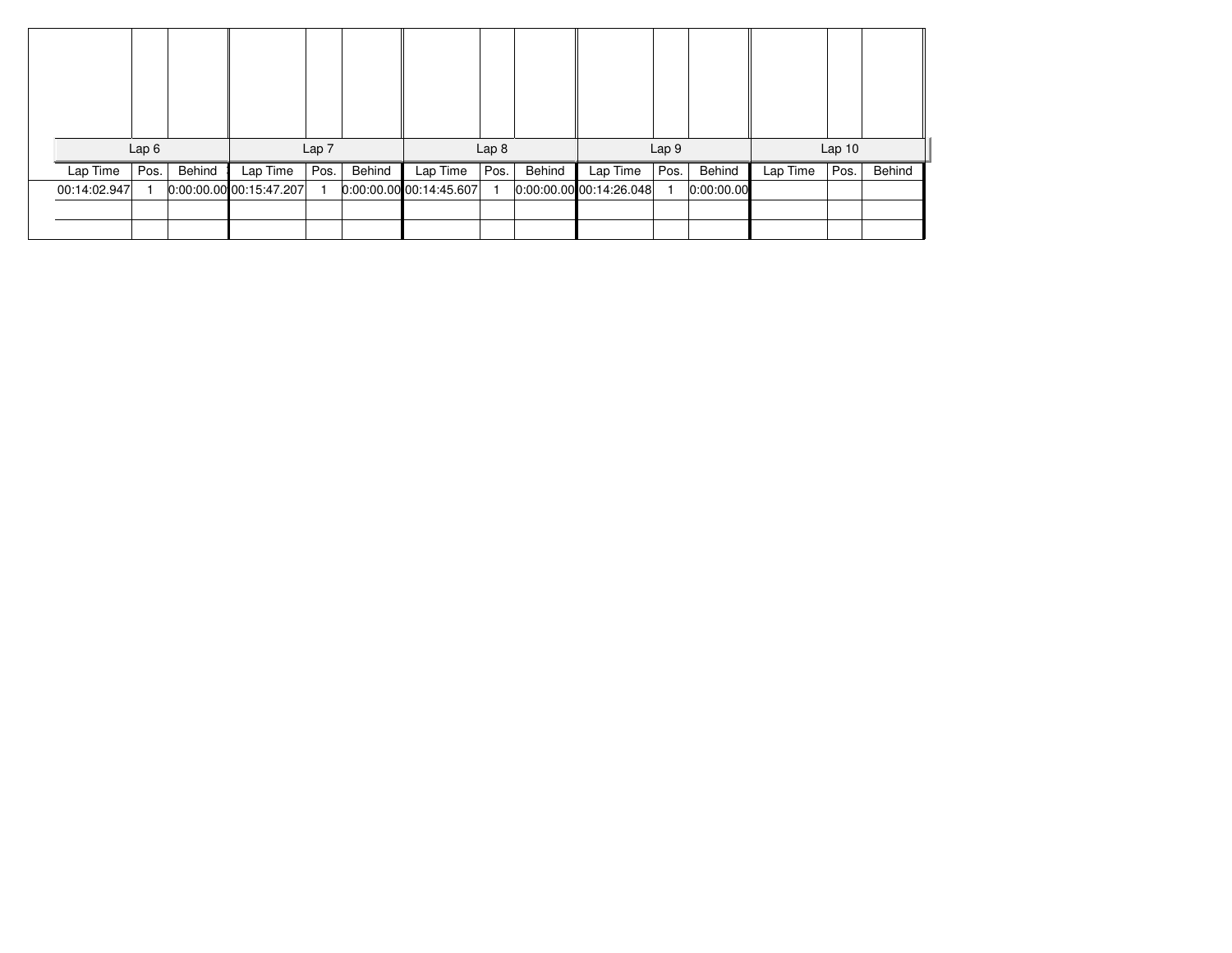|                | <b>RD 8 RAPERS RIDGE PM BIKES</b> |     |              |                    |                  |        |                             |                  |        |                             |                  |        |                             |                  |        |                           |                  |            |
|----------------|-----------------------------------|-----|--------------|--------------------|------------------|--------|-----------------------------|------------------|--------|-----------------------------|------------------|--------|-----------------------------|------------------|--------|---------------------------|------------------|------------|
|                | <b>BLOOMFIELD, IN</b>             |     |              |                    |                  |        |                             |                  |        |                             |                  |        |                             |                  |        |                           |                  |            |
|                | October 31, 2020                  |     |              |                    |                  |        |                             |                  |        |                             |                  |        |                             |                  |        |                           |                  |            |
| VET A          |                                   |     |              |                    |                  |        |                             |                  |        |                             |                  |        |                             |                  |        |                           |                  |            |
|                |                                   |     |              |                    | Lap <sub>1</sub> |        |                             | Lap <sub>2</sub> |        |                             | Lap <sub>3</sub> |        |                             | Lap <sub>4</sub> |        |                           | Lap <sub>5</sub> |            |
| Finish         | Name                              | Nbr | <b>Brand</b> | Lap Time           | Pos.             | Behind | Lap Time                    | Pos.             | Behind | Lap Time                    | Pos.             | Behind | Lap Time                    | Pos.             | Behind | Lap Time                  | Pos.             | Behind     |
|                | ∥Josh Siegel                      | 770 | YAM          | 00:13:26.318       |                  |        | $[0.00.00.00]$ 00:13:33.767 |                  |        | $[0:00:00.00]$ 00:13:38.157 |                  |        | 0.00.00.00 00.13.46.526     |                  |        | 0.00.00000000013.47.907   |                  | 0:00:00.00 |
| $\overline{c}$ | Alex Kyle                         | 527 | KTM          |                    |                  |        | $0:00:01.41$ 00:13:34.297   | 3                |        | $0:00:00.93$ 00:13:36.866   |                  |        | 0:00:01.90 00:14:05.747     | 2                |        | 0:00:21.1300:13:58.007    | 2                | 0:00:31.23 |
| 3              | Jared Jones                       | 204 | <b>OTH</b>   | $\ 00:13:27.569\ $ |                  |        | 0:00:01.25 00:13:34.786     |                  |        | $[0:00:02.27]$ 00:14:00.337 | З                |        | $[0:00:22.54]$ 00:13:59.177 | -3               |        | 0:00:15.9700:14:15.637    |                  | 0:00:33.60 |
|                | Quentin Newton                    | 64  | <b>HON</b>   | $\ 00:13:40.749\ $ |                  |        | $[0:00:11.76]$ 00:14:06.906 |                  |        | 0.00:44.3700:15:39.918      |                  |        | $0:02:24.88$ 00:14:30.807   |                  |        | 0.02:56.51 00:14:19.017   |                  | 0:02:59.89 |
| 5              | ∥Rob Parrish                      | 110 | YAM          | $\ 00:16:23.090\ $ |                  |        | 0.02:42.34100:15:29.287     |                  |        | 0.04.04.72 00.15.40.388     |                  |        | 0.04:05.1900:17:50.828      | 5                |        | $0:07:25.21$ 00:17:53.099 |                  | 0:10:59.29 |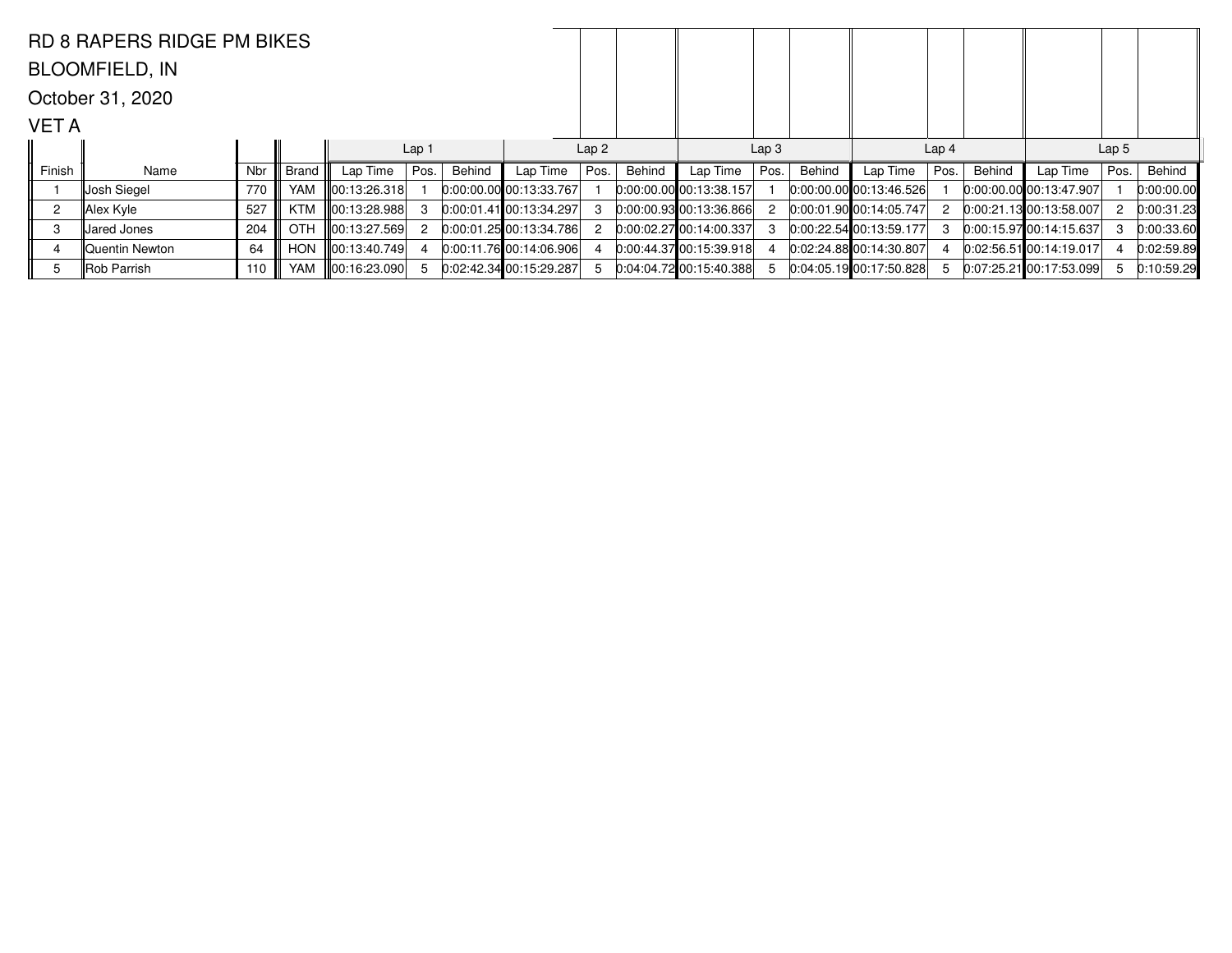|              | Lap6 |        |                             | Lap <sub>7</sub> |            |                                 | Lap <sub>8</sub> |        |                         | Lap <sub>9</sub> |            |          | Lap10 |        |
|--------------|------|--------|-----------------------------|------------------|------------|---------------------------------|------------------|--------|-------------------------|------------------|------------|----------|-------|--------|
| Lap Time     | Pos. | Behind | Lap Time                    | Pos.             | Behind     | Lap Time                        | Pos.             | Behind | Lap Time                | Pos.             | Behind     | Lap Time | Pos.  | Behind |
| 00:14:16.307 |      |        | $0:00:00.00$ 00:14:14.277   |                  |            | $[0:00:00.00]$ $[00:15:43.277]$ |                  |        | 0:00:00.00 00:14:42.687 |                  | 0:00:00.00 |          |       |        |
| 00:14:06.407 | 2    |        | 0:00:21.33 00:14:49.707     | $\overline{c}$   |            | $[0.00:56.76]$ 00:15:04.778     | 2                |        | 0:00:18.26 00:15:00.177 | 2                | 0:00:35.75 |          |       |        |
| 00:15:27.207 | 3    |        | $[0.01:54.40]$ 00:14:28.037 | 3                |            | $0:01:32.73$ 00:14:45.217       | 3                |        | 0:01:13.17 00:15:21.997 | 3                | 0:01:34.99 |          |       |        |
| 00:14:58.847 | 4    |        | 0:02:31.53 00:14:41.837     | 4                |            | 0:02:45.33 00:14:40.547         | 4                |        | 0:02:40.66 00:14:52.837 | 4                | 0:02:11.50 |          |       |        |
| 00:23:10.241 | 5    |        | $0:19:10.68$ 00:20:30.800   | 5                | 0:24:59.65 |                                 |                  |        |                         |                  |            |          |       |        |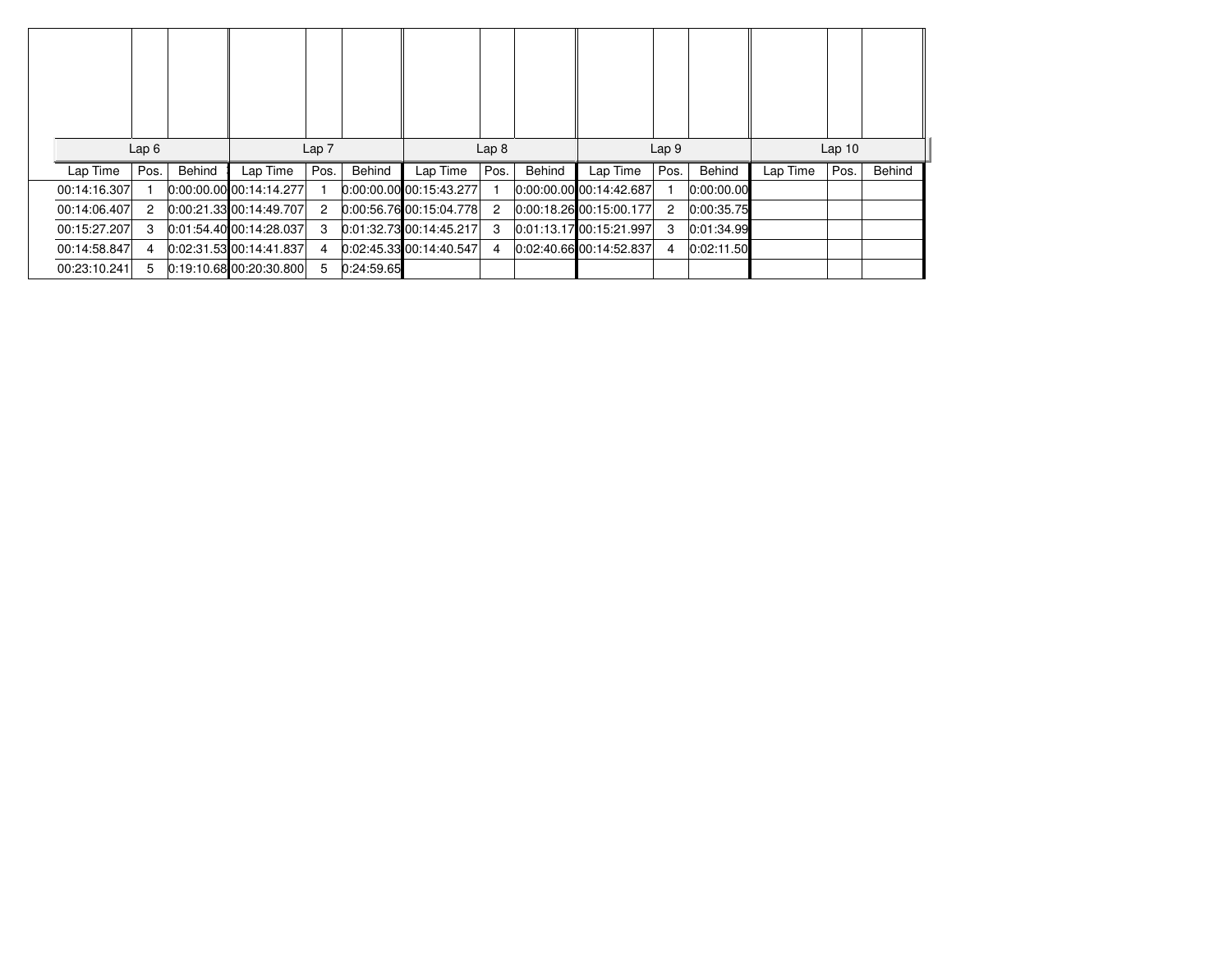|                 | <b>RD 8 RAPERS RIDGE PM BIKES</b> |     |            |              |                  |        |                             |      |        |                           |                  |        |                             |                  |        |                             |                  |            |
|-----------------|-----------------------------------|-----|------------|--------------|------------------|--------|-----------------------------|------|--------|---------------------------|------------------|--------|-----------------------------|------------------|--------|-----------------------------|------------------|------------|
|                 | <b>BLOOMFIELD, IN</b>             |     |            |              |                  |        |                             |      |        |                           |                  |        |                             |                  |        |                             |                  |            |
|                 | October 31, 2020                  |     |            |              |                  |        |                             |      |        |                           |                  |        |                             |                  |        |                             |                  |            |
| <b>SENIOR A</b> |                                   |     |            |              |                  |        |                             |      |        |                           |                  |        |                             |                  |        |                             |                  |            |
|                 |                                   |     |            |              | Lap <sub>1</sub> |        |                             | Lap2 |        |                           | Lap <sub>3</sub> |        |                             | Lap <sub>4</sub> |        |                             | Lap <sub>5</sub> |            |
| Finish          | Name                              | Nbr | Brand      | Lap Time     | Pos.             | Behind | Lap Time                    | Pos. | Behind | Lap Time                  | Pos.             | Behind | Lap Time                    | Pos.             | Behind | Lap Time                    | Pos.             | Behind     |
|                 | ∥Jeremy Pitman                    | 217 | <b>YAM</b> | 00:14:35.069 |                  |        | $0:00:00.00$ $00:15:00.738$ |      |        | $0:00:00.00$ 00:14:39.157 |                  |        | $[0:00:00.00]$ 00:14:57.007 |                  |        | $[0:00:00.00]$ 00:15:51.678 |                  | 0:00:00.00 |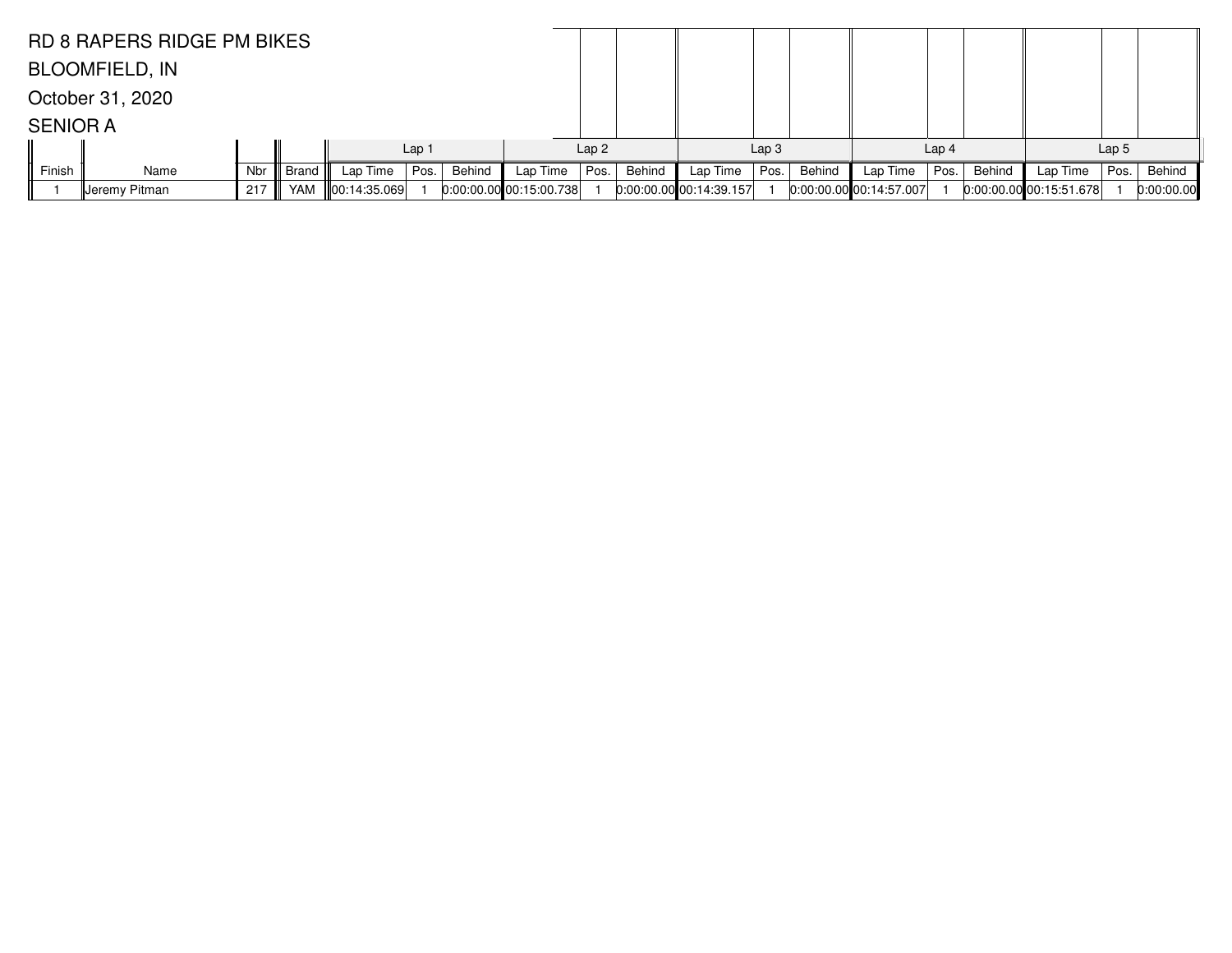|              | Lap6 |        |                             | Lap <sub>7</sub> |        |                           | Lap <sub>8</sub> |            |          | Lap <sub>9</sub> |        |          | Lap10 |        |
|--------------|------|--------|-----------------------------|------------------|--------|---------------------------|------------------|------------|----------|------------------|--------|----------|-------|--------|
| Lap Time     | Pos. | Behind | Lap Time                    | Pos.             | Behind | Lap Time                  | Pos.             | Behind     | Lap Time | Pos.             | Behind | Lap Time | Pos.  | Behind |
| 00:15:46.027 |      |        | $[0:00:00.00]$ 00:15:23.437 | 1                |        | $0.00.00.00$ 00:16:50.899 |                  | 0:00:00.00 |          |                  |        |          |       |        |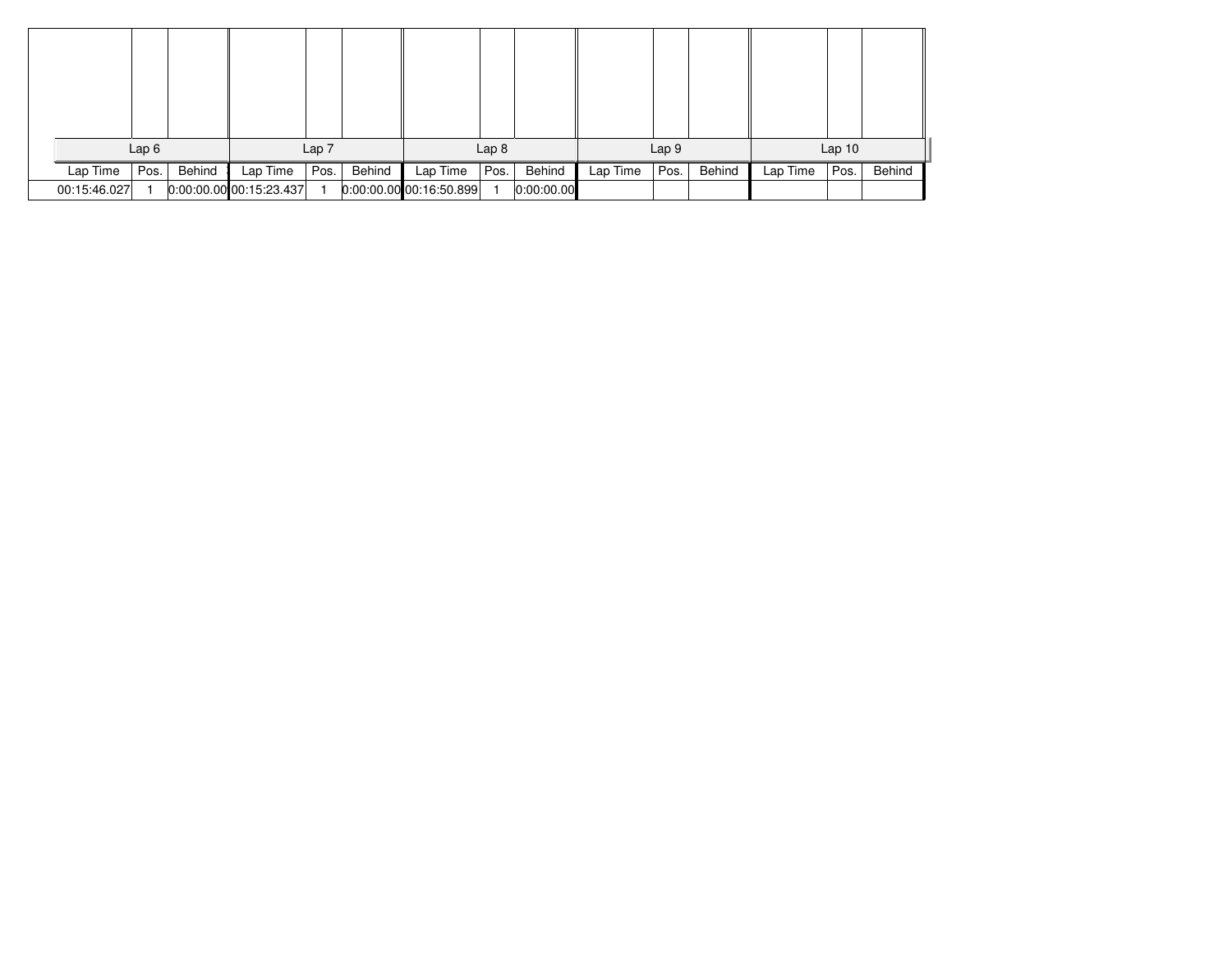|        | <b>RD 8 RAPERS RIDGE PM BIKES</b> |            |       |                    |                  |        |                             |                  |        |                             |                  |        |                           |                  |            |                             |                  |            |
|--------|-----------------------------------|------------|-------|--------------------|------------------|--------|-----------------------------|------------------|--------|-----------------------------|------------------|--------|---------------------------|------------------|------------|-----------------------------|------------------|------------|
|        | <b>BLOOMFIELD, IN</b>             |            |       |                    |                  |        |                             |                  |        |                             |                  |        |                           |                  |            |                             |                  |            |
|        | October 31, 2020                  |            |       |                    |                  |        |                             |                  |        |                             |                  |        |                           |                  |            |                             |                  |            |
|        | <b>SUPER SRA</b>                  |            |       |                    |                  |        |                             |                  |        |                             |                  |        |                           |                  |            |                             |                  |            |
|        |                                   |            |       |                    | Lap <sub>1</sub> |        |                             | Lap <sub>2</sub> |        |                             | Lap <sub>3</sub> |        |                           | Lap <sub>4</sub> |            |                             | Lap <sub>5</sub> |            |
| Finish | Name                              | <b>Nbr</b> | Brand | Lap Time           | Pos.             | Behind | Lap Time                    | Pos.             | Behind | Lap Time                    | Pos.             | Behind | Lap Time                  | Pos.             | Behind     | Lap Time                    | Pos.             | Behind     |
|        | Rob Surface                       | 6          | KTM   | $\ 00:13:56.959\ $ |                  |        | $[0:00:00.00]$ 00:14:53.307 |                  |        | $[0:00:00.00]$ 00:14:51.807 |                  |        | $0:00:00.00$ 00:15:17.937 |                  |            | $[0:00:00.00]$ 00:15:28.438 |                  | 0:00:00.00 |
|        | Cameron Norris                    | 955        | KTM   | $\ 00:14:33.119\ $ |                  |        | 0:00:36.1600:15:24.168      | 2                |        | $0:01:07.02$ 00:15:30.827   | 2                |        | $0:01:46.04$ 00:15:47.458 | $\overline{2}$   |            | 0.02:15.5600:16:45.908      |                  | 0:03:33.03 |
| Э      | Richard Noble                     | 592        | KTM   | $\ 00:18:33.431\ $ |                  |        | 0.04.00.31 00.18.55.609     | -3               |        | 0:07:31.75 00:23:18.991     | 3                |        | $0:15:19.91$ 00:30:18.555 | - 3              | 0:29:51.01 |                             |                  |            |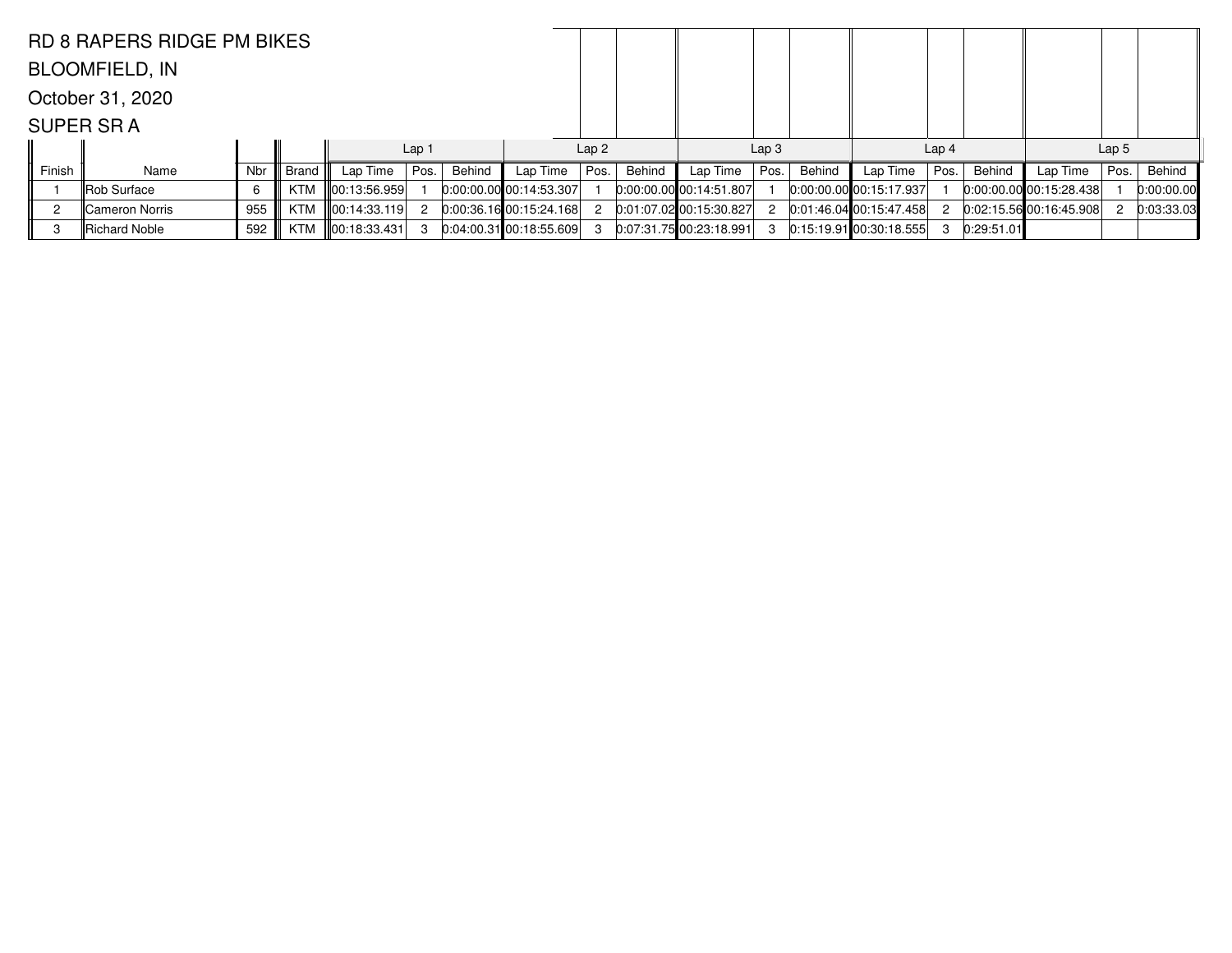|              | Lap6   |        |                           | Lap <sub>7</sub> |        |                           | Lap 8          |            |          | Lap 9 |        |          | Lap10 |        |
|--------------|--------|--------|---------------------------|------------------|--------|---------------------------|----------------|------------|----------|-------|--------|----------|-------|--------|
| Lap Time     | Pos.   | Behind | Lap Time                  | Pos.             | Behind | Lap Time                  | Pos.           | Behind     | Lap Time | Pos.  | Behind | Lap Time | Pos.  | Behind |
| 00:16:20.068 |        |        | $0.00:00.00$ 00:15:32.047 |                  |        | $0:00:00.00$ 00:20:26.920 |                | 0.00:00.00 |          |       |        |          |       |        |
| 00:16:28.698 | $^{2}$ |        | 0.03:41.6600:16:18.567    | $\overline{2}$   |        | 0:04:28.1800:16:18.078    | $\overline{2}$ | 0:00:19.34 |          |       |        |          |       |        |
|              |        |        |                           |                  |        |                           |                |            |          |       |        |          |       |        |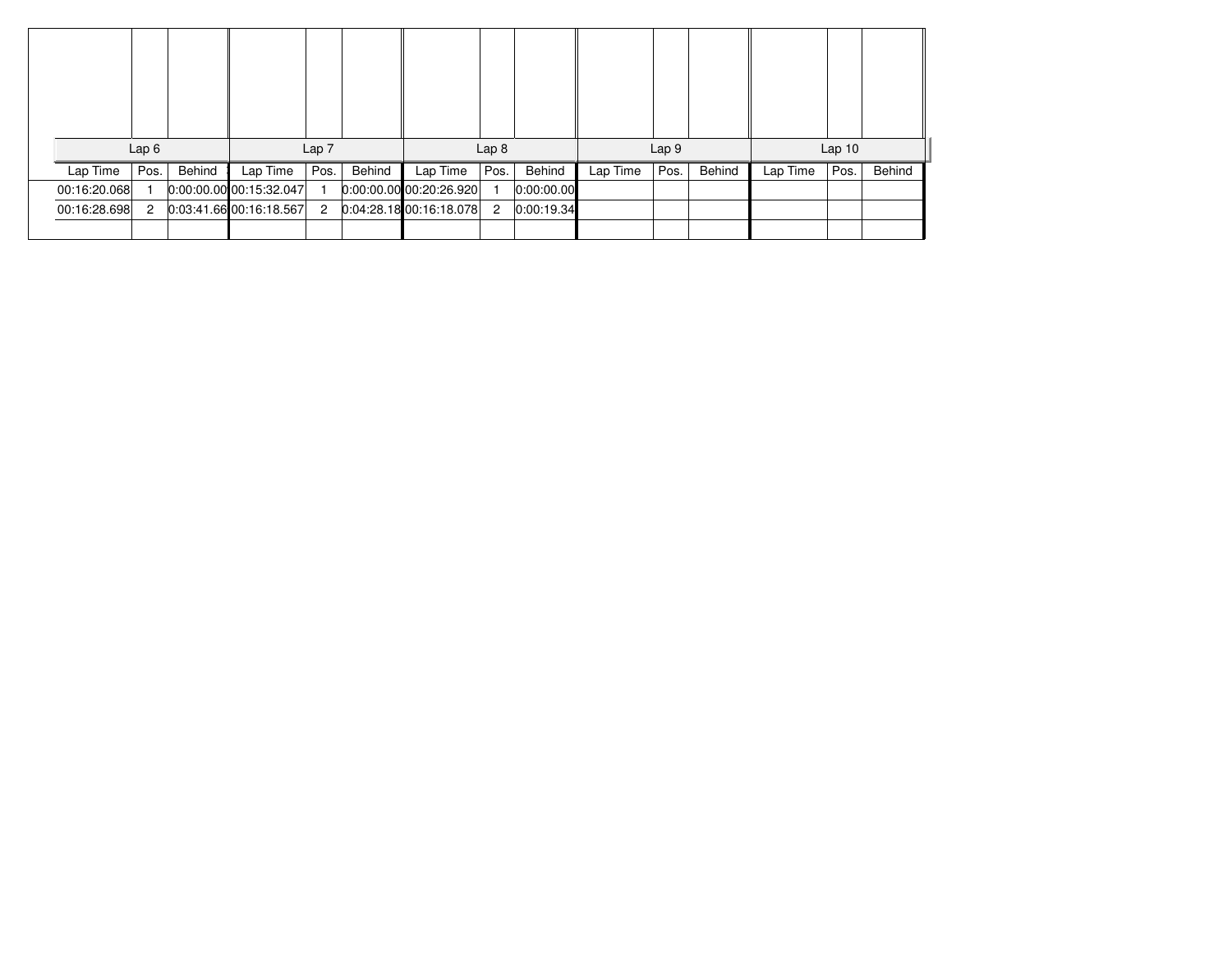|               | <b>RD 8 RAPERS RIDGE PM BIKES</b> |            |              |                    |                  |        |                                  |                  |            |                             |                  |            |                           |                  |        |                           |                  |            |
|---------------|-----------------------------------|------------|--------------|--------------------|------------------|--------|----------------------------------|------------------|------------|-----------------------------|------------------|------------|---------------------------|------------------|--------|---------------------------|------------------|------------|
|               | <b>BLOOMFIELD, IN</b>             |            |              |                    |                  |        |                                  |                  |            |                             |                  |            |                           |                  |        |                           |                  |            |
|               | October 31, 2020                  |            |              |                    |                  |        |                                  |                  |            |                             |                  |            |                           |                  |        |                           |                  |            |
| <b>OPEN B</b> |                                   |            |              |                    |                  |        |                                  |                  |            |                             |                  |            |                           |                  |        |                           |                  |            |
|               |                                   |            |              |                    | Lap <sub>1</sub> |        |                                  | Lap <sub>2</sub> |            |                             | Lap <sub>3</sub> |            |                           | Lap <sub>4</sub> |        |                           | Lap <sub>5</sub> |            |
| Finish        | Name                              | <b>Nbr</b> | <b>Brand</b> | Lap Time           | Pos.             | Behind | Lap Time                         | Pos.             | Behind     | Lap Time                    | Pos.             | Behind     | Lap Time                  | Pos.             | Behind | Lap Time                  | Pos.             | Behind     |
|               | Levi Ward                         | 111        | <b>HSQ</b>   | 00:13:06.279       |                  |        | $[0.00:00.00]$ $[0.01:3:31.246]$ |                  |            | $[0:00:00.00]$ 00:13:27.777 |                  |            | $0:00:00.00$ 00:13:22.516 |                  |        | $0.00:00.00$ 00:13:23.907 |                  | 0:00:00.00 |
| 2             | IJon Cozadd                       | 194        | <b>HSB</b>   | 00:15:32.360       |                  |        | 0:01:21.58000:15:45.547          | -3               |            | $0:02:10.08$ 00:15:49.179   | 2                |            | $0:07:01.78$ 00:16:33.237 | 2                |        | 0:10:12.50 00:16:23.378   | 2                | 0:13:11.97 |
| 3             | Garrett Mundy                     | 256        | <b>KAW</b>   | $\ 00:14:10.779\ $ | 2                |        | 0.01:04.50 00:14:57.048          |                  |            | 0:02:30.3000:20:03.719      | З                | 0:02:04.46 |                           |                  |        |                           |                  |            |
|               | Luke Bright                       | 32         |              | OTH 100:21:24.013  |                  |        | 0.05:51.6500:35:14.116           |                  | 0:25:20.22 |                             |                  |            |                           |                  |        |                           |                  |            |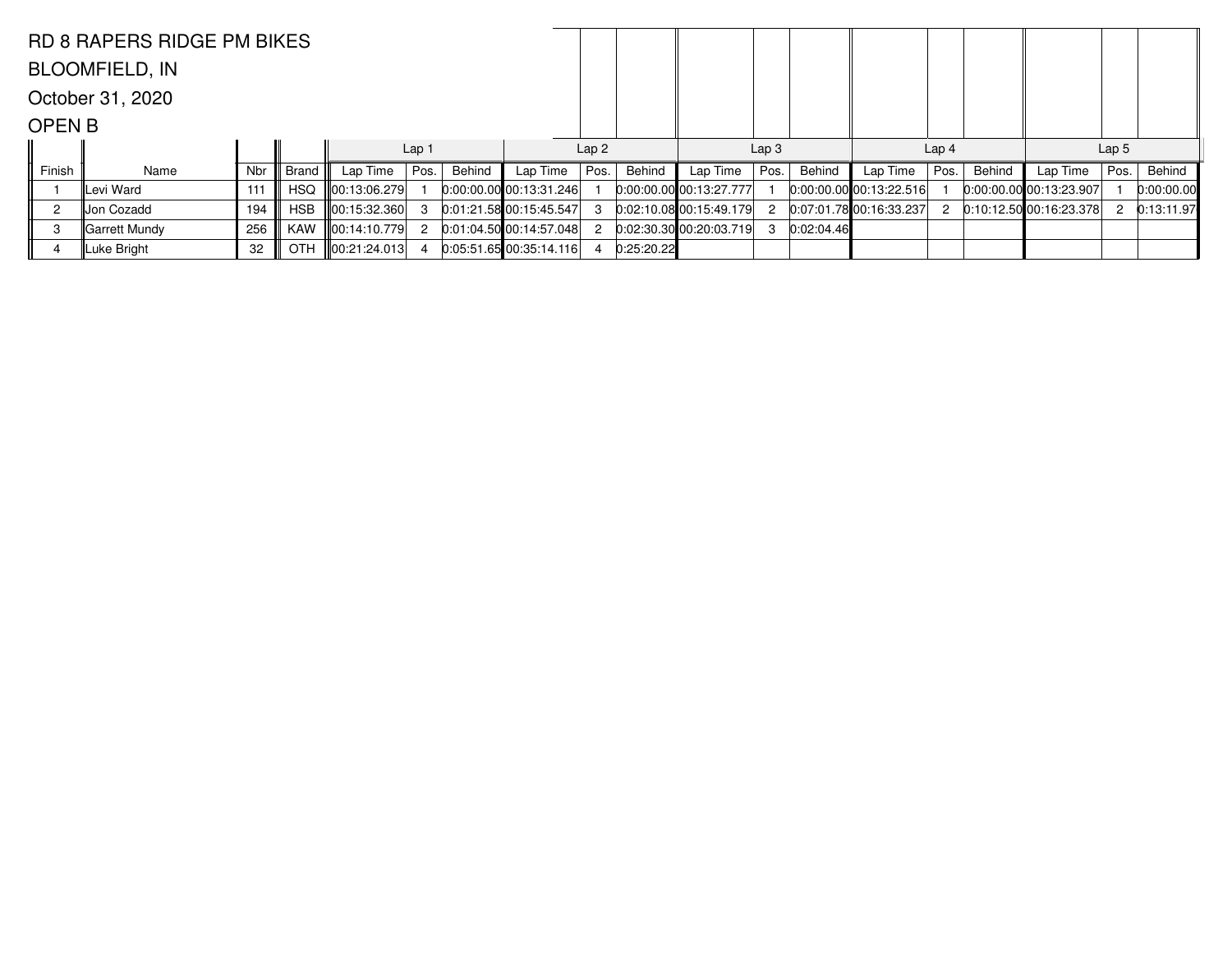|              | Lap6           |        |                           | Lap <sub>7</sub> |        |                             | Lap <sub>8</sub> |            |                         | Lap <sub>9</sub> |            |          | Lap10 |        |
|--------------|----------------|--------|---------------------------|------------------|--------|-----------------------------|------------------|------------|-------------------------|------------------|------------|----------|-------|--------|
| Lap Time     | Pos.           | Behind | Lap Time                  | Pos.             | Behind | Lap Time                    | Pos.             | Behind     | Lap Time                | Pos.             | Behind     | Lap Time | Pos.  | Behind |
| 00:13:17.126 |                |        | $0:00:00.00$ 00:13:26.406 |                  |        | $[0:00:00.00]$ 00:13:30.347 | 1                |            | 0:00:00.00 00:13:29.997 |                  | 0:00:00.00 |          |       |        |
| 00:17:16.589 | $\overline{2}$ |        | 0:17:11.43 00:17:48.158   |                  |        | 2 0:21:33.19 00:16:20.468   | $\overline{2}$   | 0:24:23.31 |                         |                  |            |          |       |        |
|              |                |        |                           |                  |        |                             |                  |            |                         |                  |            |          |       |        |
|              |                |        |                           |                  |        |                             |                  |            |                         |                  |            |          |       |        |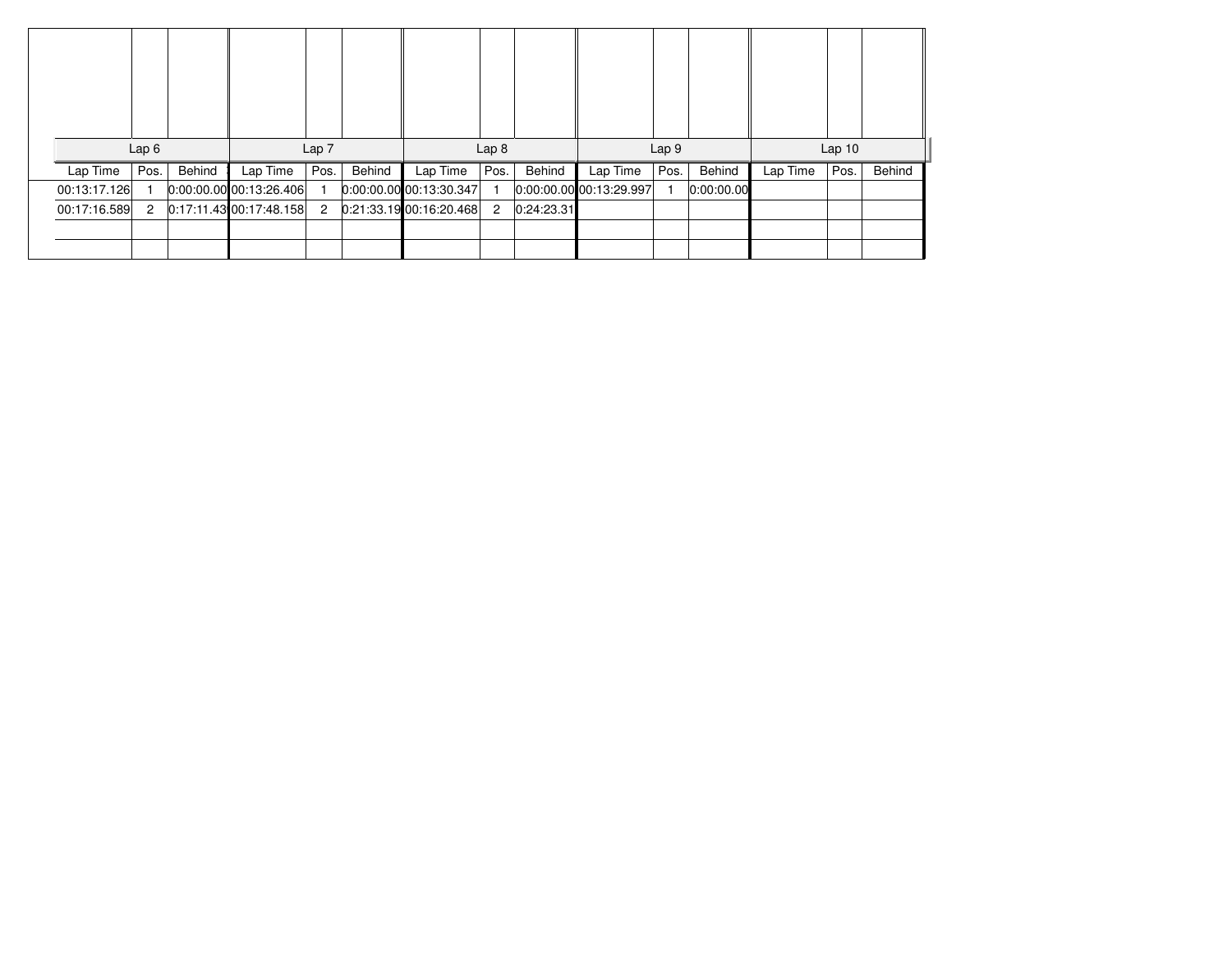|        | <b>RD 8 RAPERS RIDGE PM BIKES</b> |     |              |                |                  |            |                             |      |            |                             |                  |        |                                 |                  |        |                             |                  |            |
|--------|-----------------------------------|-----|--------------|----------------|------------------|------------|-----------------------------|------|------------|-----------------------------|------------------|--------|---------------------------------|------------------|--------|-----------------------------|------------------|------------|
|        | <b>BLOOMFIELD, IN</b>             |     |              |                |                  |            |                             |      |            |                             |                  |        |                                 |                  |        |                             |                  |            |
|        | October 31, 2020                  |     |              |                |                  |            |                             |      |            |                             |                  |        |                                 |                  |        |                             |                  |            |
| 250 B  |                                   |     |              |                |                  |            |                             |      |            |                             |                  |        |                                 |                  |        |                             |                  |            |
|        |                                   |     |              |                | Lap <sub>1</sub> |            |                             | Lap2 |            |                             | Lap <sub>3</sub> |        |                                 | Lap <sub>4</sub> |        |                             | Lap <sub>5</sub> |            |
| Finish | Name                              | Nbr | <b>Brand</b> | Lap Time       | Pos.             | Behind     | Lap Time                    | Pos. | Behind     | Lap Time                    | Pos.             | Behind | Lap Time                        | Pos.             | Behind | Lap Time                    | Pos.             | Behind     |
|        | Carter Holzer                     | 63  | YAM          | 00:13:31.189   |                  |            | $[0:00:00.00]$ 00:13:59.717 |      |            | $0:00:00.00$ 00:13:56.506   |                  |        | $[0:00:00.00]$ $[00:13:46.167]$ |                  |        | 0:00:00.00 00:14:10.697     |                  | 0:00:00.00 |
| 2      | ∥Cody Fender                      | 601 | <b>HSB</b>   | ∥00:13:32.179∐ |                  |            | 0.00:00.9900:13:59.827      | 2    |            | $0:00:01.10$ 00:13:57.527   | 2                |        | $[0:00:02.12]$ 00:13:51.657     | 2                |        | $[0:00:07.61]$ 00:14:44.066 | 2                | 0:00:40.98 |
| 3      | Chris Angell                      | 551 | OTH          | ∥00:16:17.551  | 5                |            | $[0.01:25.98]$ 00:15:31.767 | 5    |            | $[0.00:29.82]$ 00:16:42.028 |                  |        | 0.06:15.9700:19:20.520          |                  |        | 0:11:43.00 00:21:10.230     |                  | 0:17:03.67 |
|        | Daniel Starnes                    | 48  | KTM          | ∥00:13:56.139  |                  |            | $0:00:23.96$ 00:14:14.807   |      |            | $[0:00:38.94]$ 00:14:04.427 | З                |        | $[0:00:45.84]$ 00:13:53.487     | 3                |        | 0:00:47.67 00:15:49.557     | 3                | 0:01:53.16 |
| 5      | ∥Dylan Tuttle                     | 54  | <b>HON</b>   | ∥00:16:53.421  |                  |            | 0.00:25.4600:18:27.089      | -6   |            | 0:03:31.19 00:22:32.131     | 5                |        | 0.09:21.2900:22:44.440          | 5                |        | $0:12:45.21$ 00:23:48.092   | 5                | 0:15:23.07 |
| 6      | Devon Tuttle                      | 985 | <b>HON</b>   | ∥00:18:25.672  |                  |            | 0:01:32.25 00:21:23.790     |      |            | $0:04:28.95$ 00:19:23.669   | 6                |        | 0:01:20.4900:30:45.905          | 6                |        | 0.09:21.9500:30:50.955      | 6                | 0:16:24.81 |
|        | Adam Dezsi                        | 679 | <b>HON</b>   | ∥00:14:51.570  |                  |            | $0:00:55.43$ 00:16:27.928   |      | 0:03:08.55 |                             |                  |        |                                 |                  |        |                             |                  |            |
| 8      | Hunter Newsome                    | 908 | OTH          | 00:16:27.960   | 6                | 0:00:10.40 |                             |      |            |                             |                  |        |                                 |                  |        |                             |                  |            |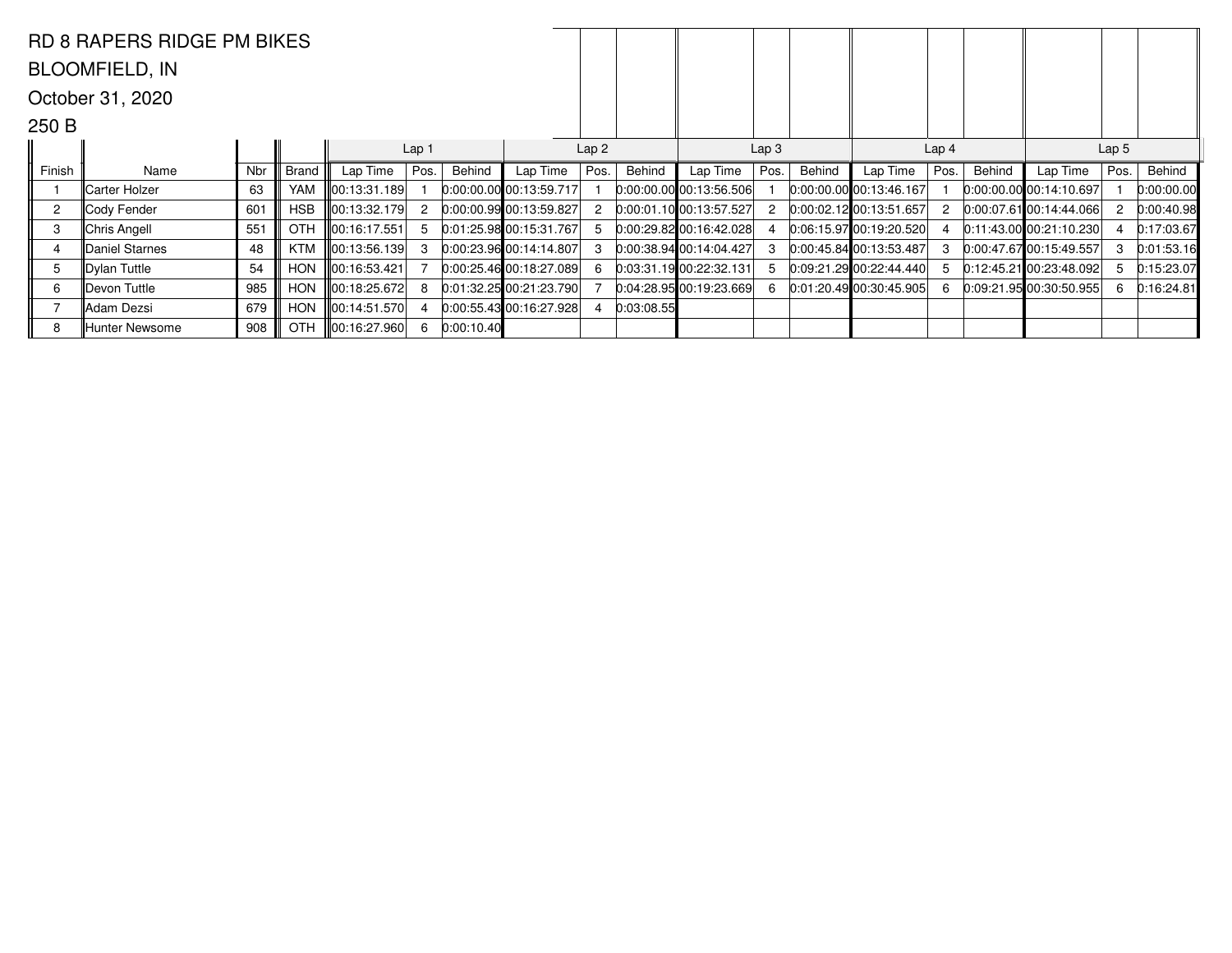|              | Lap6           |            |                           | Lap <sub>7</sub> |            |                             | Lap 8          |            |                             | Lap 9 |            |          | Lap10 |        |
|--------------|----------------|------------|---------------------------|------------------|------------|-----------------------------|----------------|------------|-----------------------------|-------|------------|----------|-------|--------|
| Lap Time     | Pos.           | Behind     | Lap Time                  | Pos.             | Behind     | Lap Time                    | Pos.           | Behind     | Lap Time                    | Pos.  | Behind     | Lap Time | Pos.  | Behind |
| 00:14:29.267 |                |            | $0:00:00.00$ 00:15:29.118 |                  |            | $[0:00:00.00]$ 00:14:45.817 | 1              |            | $[0:00:00.00]$ 00:14:53.317 |       | 0:00:00.00 |          |       |        |
| 00:16:58.019 | $\overline{2}$ |            | $0:03:09.73$ 00:15:23.907 | $\overline{2}$   |            | $0:03:04.52$ 00:15:47.218   | $\overline{2}$ | 0:04:05.92 |                             |       |            |          |       |        |
| 00:19:12.529 | 4              |            | $0:17:18.54$ 00:21:23.560 | 3                | 0:27:11.00 |                             |                |            |                             |       |            |          |       |        |
| 00:18:57.659 | 3              |            | 0.03:52.80 00:41:29.701   | 4                | 0:02:47.59 |                             |                |            |                             |       |            |          |       |        |
| 00:27:58.824 | 5              | 0:24:09.37 |                           |                  |            |                             |                |            |                             |       |            |          |       |        |
|              |                |            |                           |                  |            |                             |                |            |                             |       |            |          |       |        |
|              |                |            |                           |                  |            |                             |                |            |                             |       |            |          |       |        |
|              |                |            |                           |                  |            |                             |                |            |                             |       |            |          |       |        |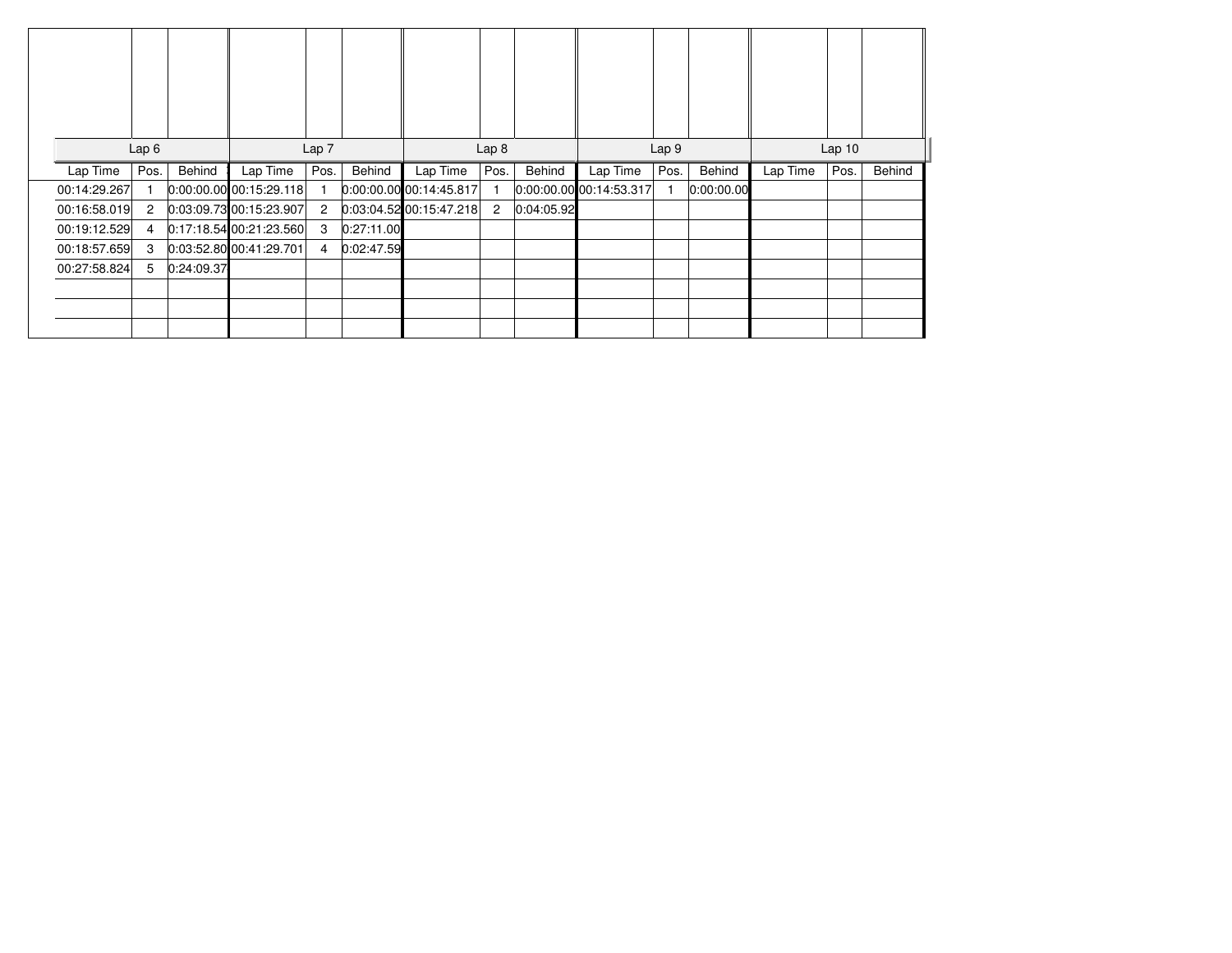|                | <b>RD 8 RAPERS RIDGE PM BIKES</b> |     |              |                    |                  |        |                             |                  |        |                                 |                  |        |                           |                  |            |                           |                  |            |
|----------------|-----------------------------------|-----|--------------|--------------------|------------------|--------|-----------------------------|------------------|--------|---------------------------------|------------------|--------|---------------------------|------------------|------------|---------------------------|------------------|------------|
|                | <b>BLOOMFIELD, IN</b>             |     |              |                    |                  |        |                             |                  |        |                                 |                  |        |                           |                  |            |                           |                  |            |
|                | October 31, 2020                  |     |              |                    |                  |        |                             |                  |        |                                 |                  |        |                           |                  |            |                           |                  |            |
| VET B          |                                   |     |              |                    |                  |        |                             |                  |        |                                 |                  |        |                           |                  |            |                           |                  |            |
|                |                                   |     |              |                    | Lap <sub>1</sub> |        |                             | Lap <sub>2</sub> |        |                                 | Lap <sub>3</sub> |        |                           | Lap <sub>4</sub> |            |                           | Lap <sub>5</sub> |            |
| Finish         | Name                              | Nbr | <b>Brand</b> | Lap Time           | Pos.             | Behind | Lap Time                    | Pos.             | Behind | Lap Time                        | Pos.             | Behind | Lap Time                  | Pos.             | Behind     | Lap Time                  | Pos.             | Behind     |
|                | Mark Goodman                      | 488 | KAW          | 100:14:21.120      |                  |        | $[0.00.00.00]$ 00:14:58.857 |                  |        | $[0:00:00.00]$ $[00:14:51.917]$ |                  |        | $0:00:00.00$ 00:15:14.137 |                  |            | $0.00:00.00$ 00:15:52.608 |                  | 0:00:00.00 |
| $\overline{c}$ | ∥Brandon Cook                     | 118 | YAM          | $\ 00:14:39.120\ $ |                  |        | $0:00:18.00$ 00:15:04.767   | 2                |        | $0:00:23.91$ 00:15:09.298       | 2                |        | 0:00:41.29 00:15:58.657   | 2                |            | 0:01:25.81 00:15:29.278   |                  | 0:01:02.48 |
| 3              | ∥Doug Martin                      | 197 | KAW          | III00:15:34.011 I  |                  |        | 0:00:54.89 00:15:21.737     | 3                |        | $[0:01:11.86]$ 00:15:28.818     | З                |        | 0.01:31.38000:15:54.567   | -3               |            | 0:01:27.29 00:15:41.057   | 3                | 0:01:39.07 |
|                | Derick Cleary                     | 603 | KTM          | 00:18:20.212       |                  |        | 0.01:59.53 00:17:30.378     |                  |        | 0.02:39.7600:17:46.379          |                  |        | $0:03:03.02$ 00:18:13.808 |                  | 0:09:31.64 |                           |                  |            |
| -5             | Dereck Sanders                    | 279 | KTM          | 00:16:20.681       |                  |        | 0:00:46.67100:16:50.148     |                  |        | $0:02:15.08$ 00:17:23.118       |                  |        | 0.04.09.3800.28.53.374    | 5                | 0:07:36.54 |                           |                  |            |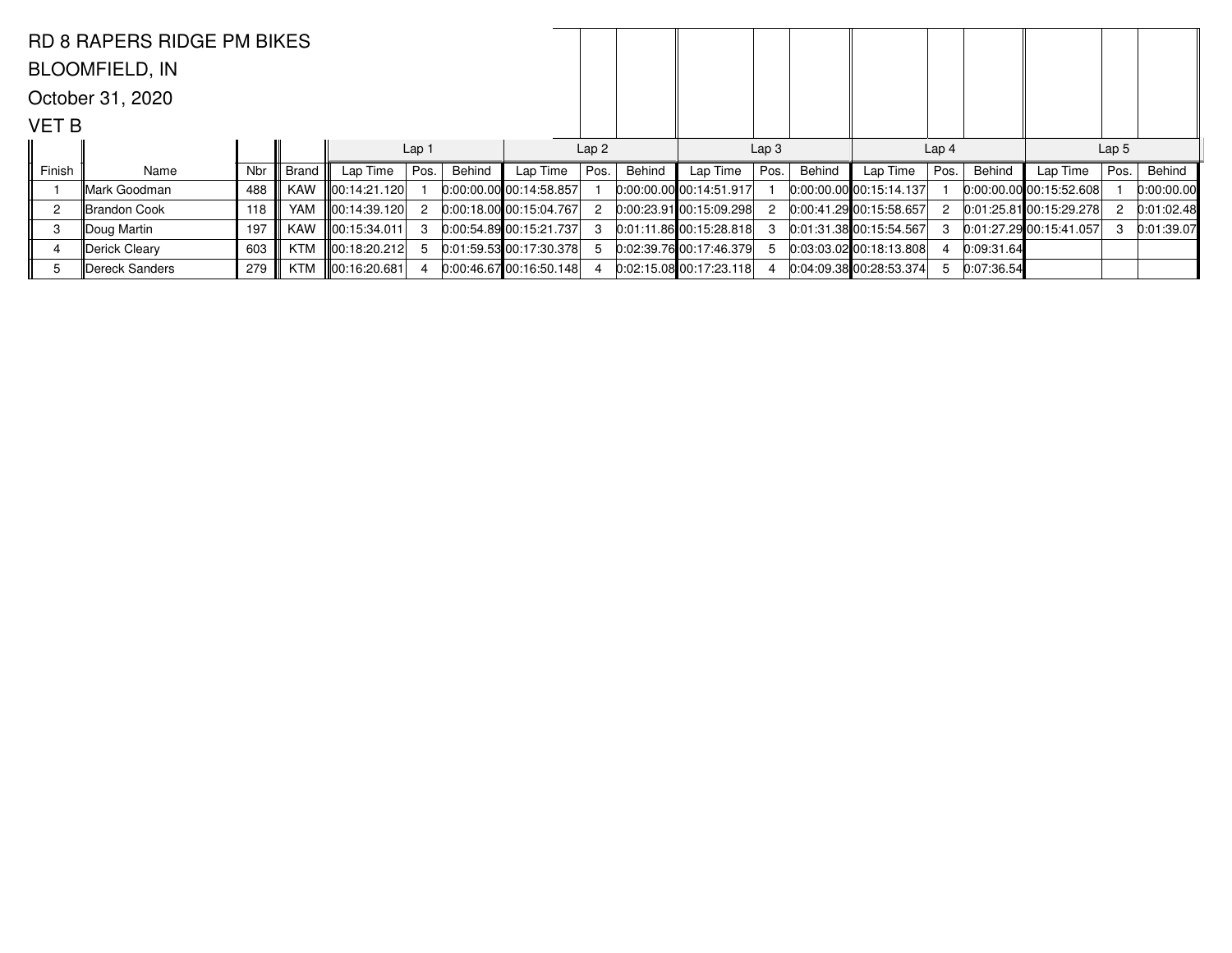|              | Lap6         |        |                             | Lap <sub>7</sub> |        |                           | Lap <sub>8</sub> |            |          | Lap 9 |        |          | Lap10 |        |
|--------------|--------------|--------|-----------------------------|------------------|--------|---------------------------|------------------|------------|----------|-------|--------|----------|-------|--------|
| Lap Time     | Pos.         | Behind | Lap Time                    | Pos.             | Behind | Lap Time                  | Pos.             | Behind     | Lap Time | Pos.  | Behind | Lap Time | Pos.  | Behind |
| 00:15:40.858 |              |        | $0:00:00.00$ 00:15:27.697   |                  |        | $0:00:00.00$ 00:14:58.397 |                  | 0:00:00.00 |          |       |        |          |       |        |
| 00:15:23.388 | $\mathbf{2}$ |        | $[0.00:45.01]$ 00:14:55.966 | $\overline{2}$   |        | $0.00:13.28$ 00:14:47.978 | $\overline{2}$   | 0:00:02.86 |          |       |        |          |       |        |
| 00:15:39.078 | 3            |        | $[0.01:54.76]$ 00:16:04.638 | 3                |        | 0.03.03.4300.17.00.308    | 3                | 0:05:15.76 |          |       |        |          |       |        |
|              |              |        |                             |                  |        |                           |                  |            |          |       |        |          |       |        |
|              |              |        |                             |                  |        |                           |                  |            |          |       |        |          |       |        |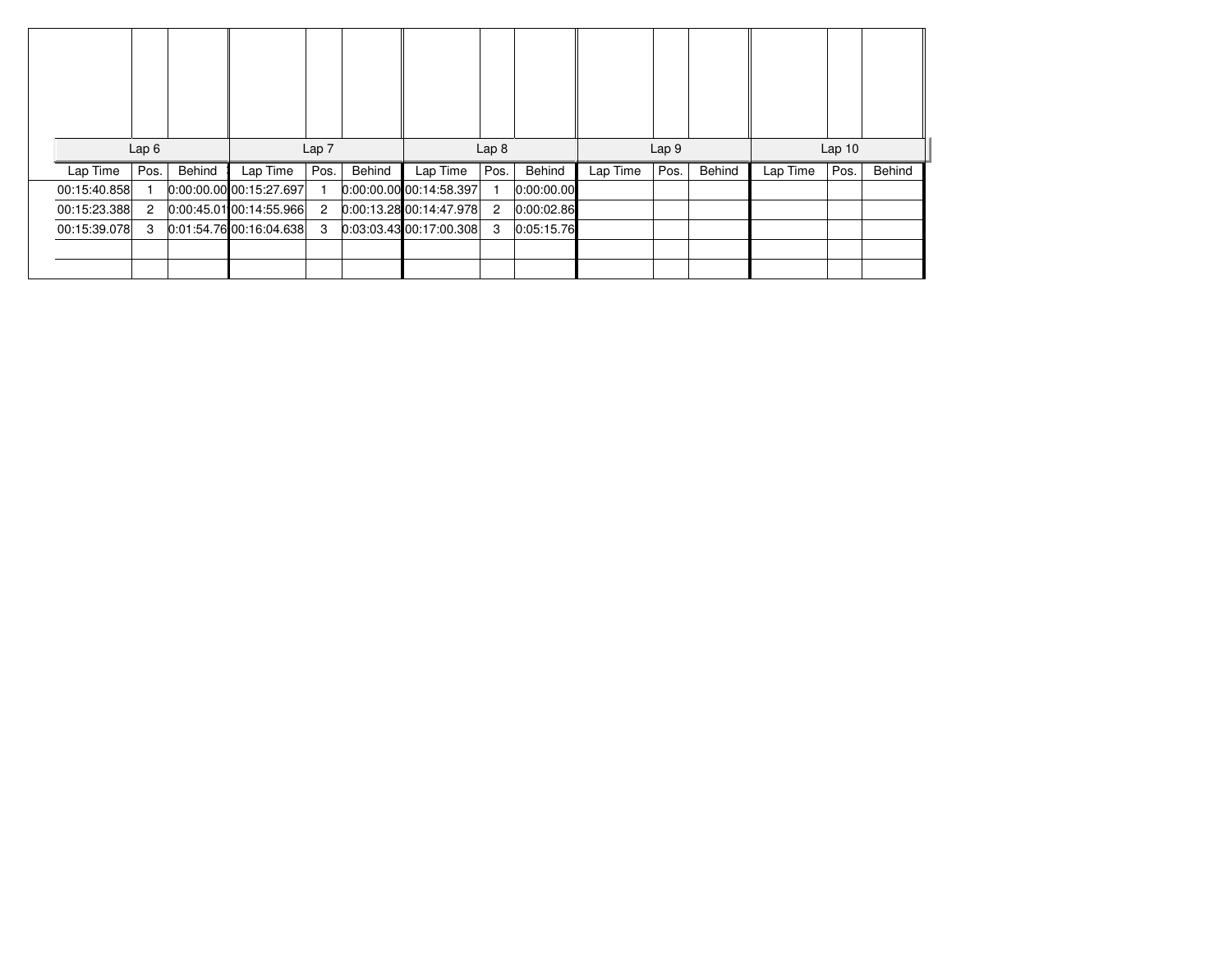|        | <b>RD 8 RAPERS RIDGE PM BIKES</b> |            |            |                    |                  |        |                                |                  |        |                                 |                  |        |                           |                  |            |                                |                  |            |
|--------|-----------------------------------|------------|------------|--------------------|------------------|--------|--------------------------------|------------------|--------|---------------------------------|------------------|--------|---------------------------|------------------|------------|--------------------------------|------------------|------------|
|        | <b>BLOOMFIELD, IN</b>             |            |            |                    |                  |        |                                |                  |        |                                 |                  |        |                           |                  |            |                                |                  |            |
|        | October 31, 2020                  |            |            |                    |                  |        |                                |                  |        |                                 |                  |        |                           |                  |            |                                |                  |            |
|        | <b>TRAILRIDER</b>                 |            |            |                    |                  |        |                                |                  |        |                                 |                  |        |                           |                  |            |                                |                  |            |
|        |                                   |            |            |                    | Lap <sub>1</sub> |        |                                | Lap <sub>2</sub> |        |                                 | Lap <sub>3</sub> |        |                           | Lap <sub>4</sub> |            |                                | Lap <sub>5</sub> |            |
| Finish | Name                              | <b>Nbr</b> | Brand      | Lap Time           | Pos.             | Behind | Lap Time                       | Pos.             | Behind | Lap Time                        | Pos.             | Behind | Lap Time                  | Pos.             | Behind     | Lap Time                       | Pos.             | Behind     |
|        | Carsyn Herald                     | 126        | YAM        | $\ 00:15:02.470\ $ |                  |        | $[0:00:00.00]$ $[0:15:51.298]$ |                  |        | $[0:00:00.00]$ $[00:16:41.168]$ |                  |        | 0:00:00.00 00:15:52.048   |                  |            | $[0:00:00.00]$ $[0:18:52.739]$ |                  | 0:00:00.00 |
| 2      | Hayden Harris                     | 77         | <b>OTH</b> | $\ 00:16:05.391\ $ |                  |        | $0:01:02.92$ 00:16:42.638      | 2                |        | $0:01:54.26$ 00:17:40.268       | 2                |        | $0:02:53.36$ 00:19:42.560 | 2                |            | 0:06:43.8700:19:59.520         |                  | 0:07:50.65 |
| Э      | Logan Arnold                      | 243        | <b>OTH</b> | $\ 00:21:16.254\ $ |                  |        | 0:00:08.5600:25:36.982         |                  |        | $0:14:05.20$ 00:26:20.582       |                  |        | 0.00.05.88000.29.51.435   | 3                | 0:32:54.39 |                                |                  |            |
|        | Ben Surface                       | 429        | KTM        | 00:21:07.693       |                  |        | 0.05:02.30 00:25:47.323        |                  |        | 0:00:01.7800:26:12.913          |                  |        | $0:22:39.63$ 00:30:24.964 |                  | 0:00:27.64 |                                |                  |            |